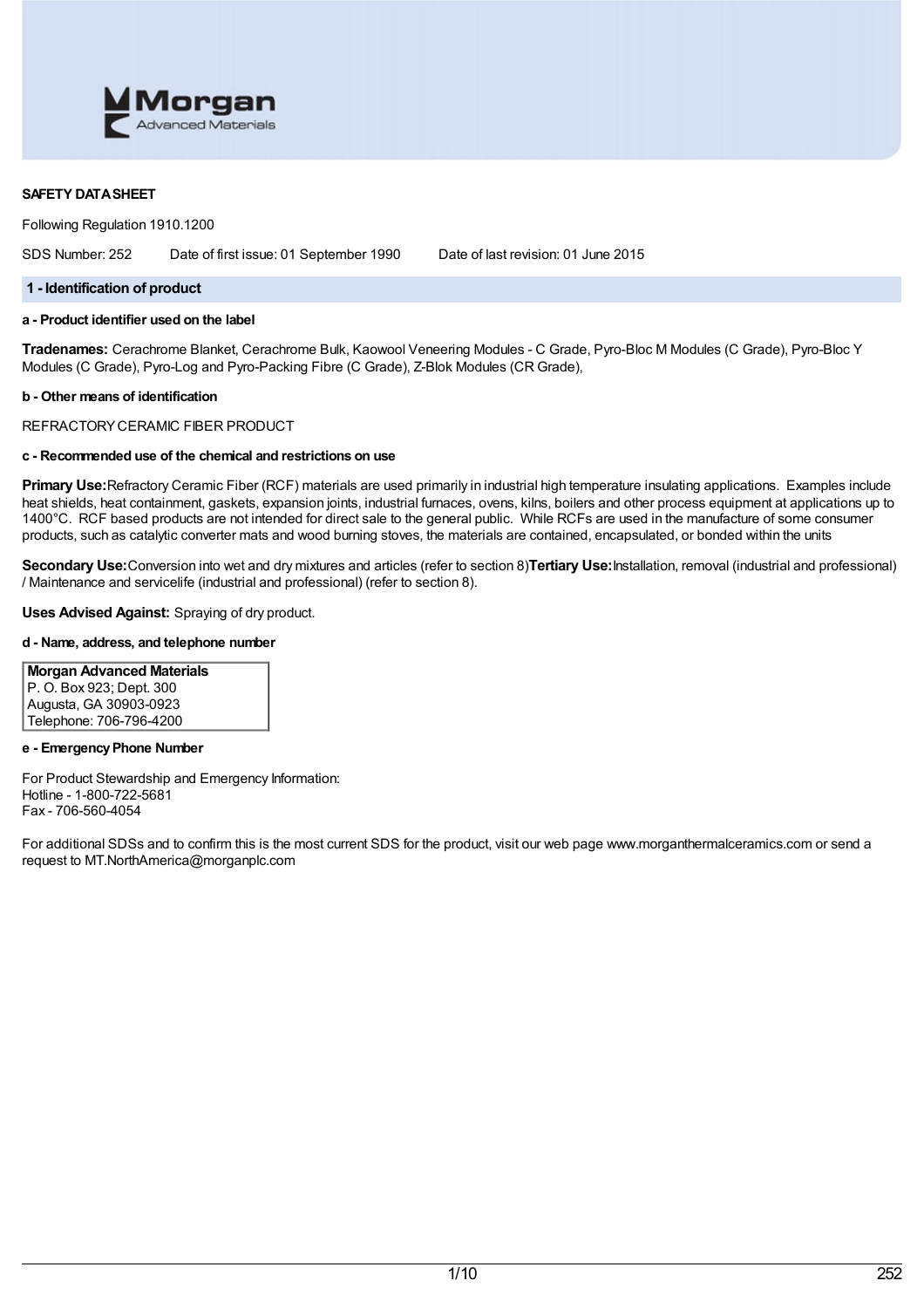### **2 - Hazard Identification**

## **a - Classification of the chemical in accordance with paragraph (d) of §1910.1200**

The U.S. Occupational Safety and Health Administration (OSHA) Hazard Communication Standard (HCS) 2012 indicates that IARC Group 2B corresponds to OSHA HCS 2012 Category 2 carcinogen classification (see, e.g., §1910.1200, Appendix F, Part D).

# b - Signal word, hazard statement(s), symbol(s) and precautionary statement(s) in accordance with paragraph (f) of §1910.1200

Under OSHA HCS 2012, RCF is classified as GHS category 2 carcinogen.

# **Hazard Pictograms**



**Signal Words**

Warning

**Hazard Statements** Suspected of causing cancer by inhalation.

### **Precautionary Statements**

Do not handle until all safety instructions have been read and understood. Use respiratory protection as required; see section 8 of the Safety Data Sheet. If concerned about exposure, get medical advice. Store in a manner to minimize airborne dust. Dispose of waste in accordance with local, state and federal regulations.

### **Supplementary Information**

May cause temporary mechanical irritation to exposed eyes, skin or respiratory tract. Minimize exposure to airborne dust.

### **EmergencyOverview**

## **c - Describe anyhazards not otherwise classified that have been identified during the classification process**

Mild mechanical irritation to skin, eyes and upper respiratory system may result from exposure. These effects are usually temporary.

## **d - Mixture Rule**

Not applicable.

# **3 - Composition / Information On Ingredients**

#### **a - Composition table**

| <b>COMPONENTS</b>                     | <b>CAS NUMBER</b> | Y WEIGHT<br>0/<br>'n |
|---------------------------------------|-------------------|----------------------|
| Refractories, Fibers, Aluminosilicate | 142844-00-6       | 100<br>$95 -$        |
| Chromium (III) Oxide                  | 308-38-9          | Up to 3              |

## **b - Common Name**

(See Section 8 "Exposure Controls / Personal Protection" for exposure guidelines)

## **d - Impurities and Stabilizing Additives**

None.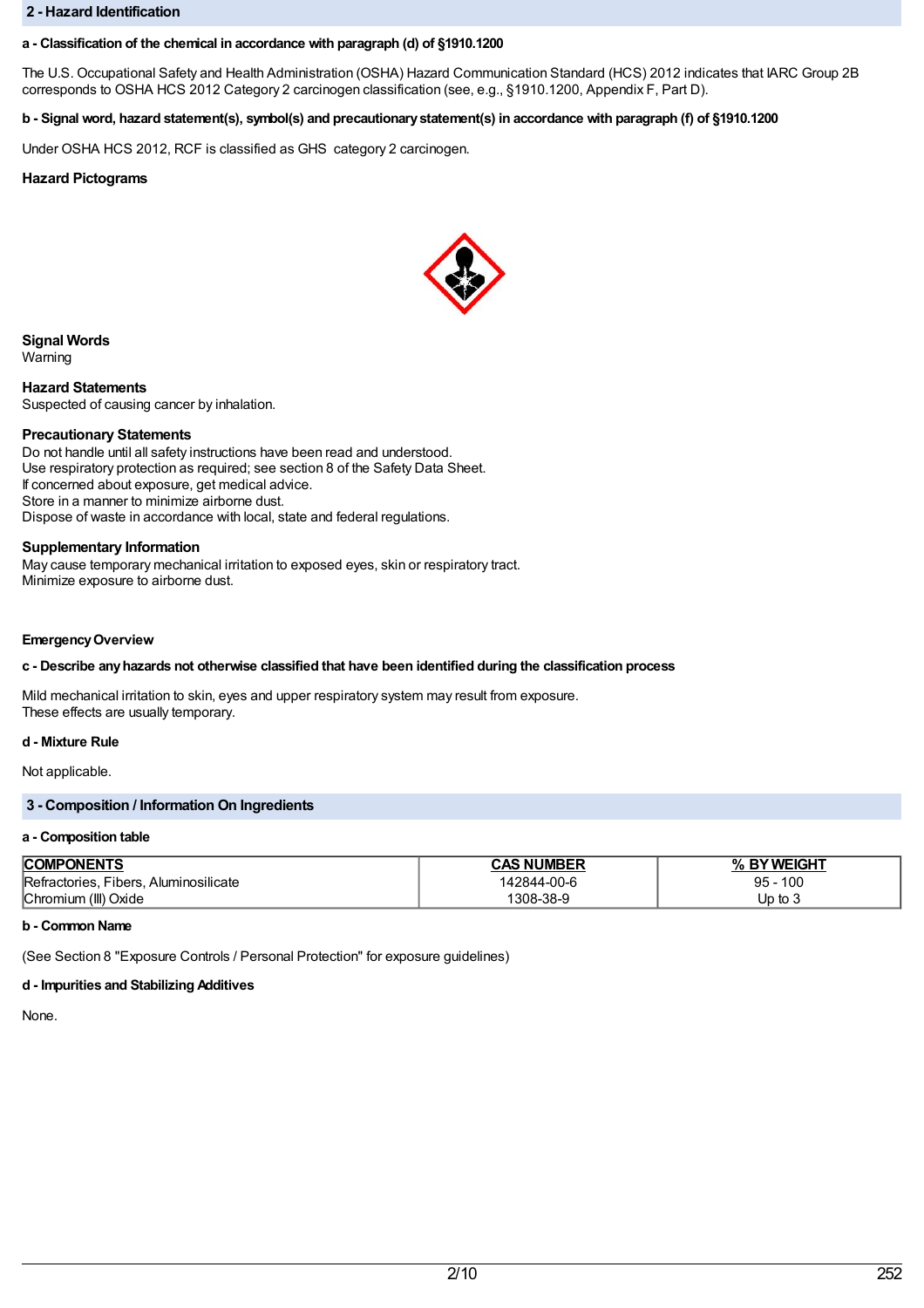### **4 - First-Aid measures**

a - Description of necessary measures, subdivided according to the different routes of exposure, i.e., inhalation, skin and eye contact, and **ingestion**

### **Eyes**

If eyes become irritated, flush immediately with large amounts of lukewarm water for at least 15 minutes. Eyelids should be held away from the eyeball to ensure thorough rinsing. Do not rub eyes.

### **Skin**

If skin becomes irritated, remove soiled clothing. Do not rub or scratch exposed skin. Wash area of contact thoroughly with soap and water. Using a skin cream or lotion after washing may be helpful.

### **RespiratoryTract**

If respiratory tract irritation develops, move the person to a dust free location. See Section 8 for additional measures to reduce or eliminate exposure.

#### **Gastrointestinal**

If gastrointestinal tract irritation develops, move the person to a dust free environment.

### **c - Indication of immediate medical attention and special treatment needed, if necessary**

#### **5 - Fire-fighting measures**

# **a - Suitable (and unsuitable) extinguishing media and**

Use extinguishing media suitable for type of surrounding fire

## **c - Special Protective Equipment and Precautions for Firefighters**

NFPA Codes: Flammability: 0 Health: 1 Reactivity: 0 Special: 0

## **b - Specific hazards arising fromthe chemical (e.g., nature of anyhazardous combustion products):**

None

### **6 - Accidental Release Measures**

### **a - Personal precautions, protective equipment, and emergencyprocedures**

Minimize airborne dust. Compressed air or dry sweeping should not be used for cleaning. See Section 8 "Exposure Controls / Personal Protection" for exposure guidelines.

#### **b - Methods and materials for containment and cleaning up**

Pick up large pieces and dispose in a closed container. Follow precaution stated in above section for clean up.

## **7 - Handling and storage**

#### **a - Precautions for safe handling**

Handle fiber carefully to minimize airborne dust. Limit use of power tools unless in conjunction with local exhaust ventilation. Use hand tools whenever possible.

## **b - Conditions for safe storage, including anyincompatibilities**

Store in a manner to minimize airborne dust.

### **c - emptycontainers**

Product packaging may contain residue. Do not reuse.

# **8 - Risk Management Measures / Exposures Controls / Personal Protection**

a - OSHA permissible exposure limit (PEL), American Conference of Governmental Industrial Hygienists (ACGIH) Threshold Limit Value (TLV), and any other exposure limit used or recommended by the chemical manufacturer, importer, or employer preparing the safety data sheet, where **available**

| <b>EXPOSURE GUIDELINES</b>                      |                      |                       |                                     |  |  |
|-------------------------------------------------|----------------------|-----------------------|-------------------------------------|--|--|
| <b>MAJOR COMPONENT</b>                          | <b>OSHA PEL</b>      | <b>ACGIH TLV</b>      | <b>MANUFACTURER'S</b><br><b>REG</b> |  |  |
| Refractories, Fibers,<br><b>Aluminosilicate</b> | None Established*    | $0.2$ f/cc, 8-hr. TWA | $[0.5$ f/cc, 8-hr. TWA**            |  |  |
| Chromium (III) Oxide                            | $0.5 \text{ mg/m}^3$ | $0.5 \text{ mg/m}^3$  | <b>NONE</b>                         |  |  |
|                                                 |                      |                       |                                     |  |  |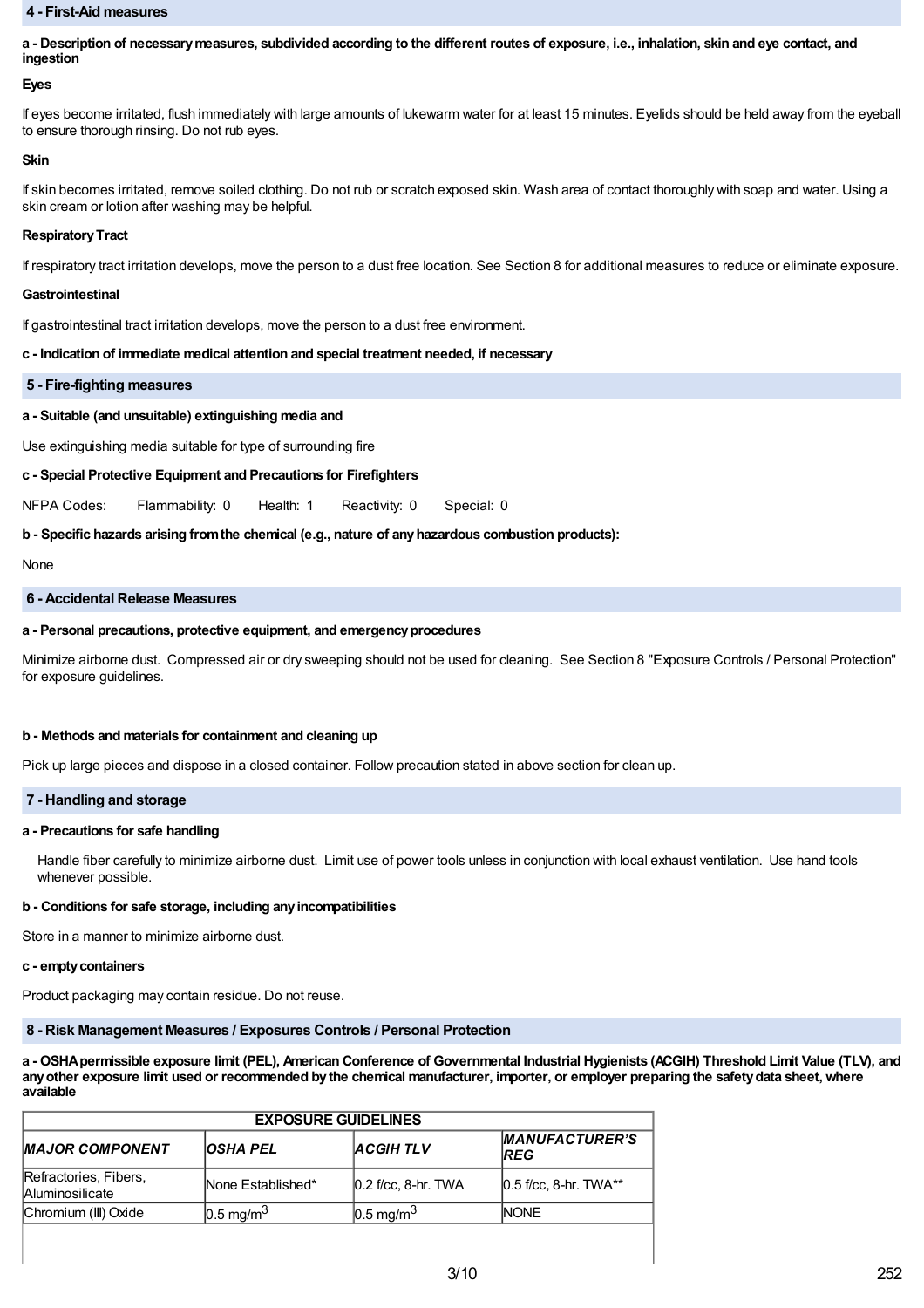\*Except of in the state of California, there is no specific regulatory standard for RCF in the U.S. OSHA's "Particulate Not Otherwise Regulated (PNOR)" standard [29 CFR 1910.1000, Subpart Z, Air

Contaminants] applies generally - Total Dust 15 mg/m<sup>3</sup>; Respirable Fraction 5 mg/m<sup>3</sup>. The PEL for RCF in California is 0.2 f/cc, 8-hr TWA

\*\*HTIW Coalition has sponsored comprehensive toxicology and epidemiology studies to identify potential RCF-related health effects [see Section 11 for more details], consulted experts familiar with fiber and particle science, conducted a thorough review of the RCF-related scientific literature, and further evaluated the data in a state-of-the-art quantitative risk assessment. Based on these efforts and in the absence of an OSHA PEL, HTIW Coalition has adopted a recommended exposure guideline (REG), as measured under NIOSH Method 7400 B. The manufacturers' REG is intended to promote occupational health and safety through feasible exposure controls and reductions as determined by extensive industrial hygiene monitoring efforts undertaken voluntarily and pursuant to an agreement with the U.S. Environmental Protection Agency.

# OTHER OCCUPATIONAL EXPOSURE LEVELS (OEL)

RCF-related occupational exposure limits vary internationally. RegulatoryOEL examples include: Canada – 0.2 to 1.0 f/cc; Ontario Canada OEL = 0.5 f/cc; United Kingdom – 1.0 f/cc. Non-regulatoryOEL examples include: HTIW Coalition REG – 0.5 f/cc. The objectives and criteria underlying each of these OEL decisions also vary. The evaluation of occupational exposure limits and their relative applicability to the workplace is best performed, on a case-by-case basis, by a qualified Industrial Hygienist.

# **b - Appropriate Engineering Controls**

Use engineering controls such as local exhaust ventilation, point of generation dust collection, down draft work stations, emission controlling tool designs and materials handling equipment designed to minimize airborne fiber emissions.

# **c - Individual protection measures, such as personal protective equipment**

# **PPE - Skin**

Wear personal protective equipment (e.g gloves), as necessary to prevent skin irritation. Washable or disposable clothing may be used. If possible, do not take unwashed clothing home. If soiled work clothing must be taken home, employees should be informed on best practices to minimize nonwork dust exposure (e.g., vacuum clothes before leaving the work area, wash work clothing separately, and rinse washer before washing other household clothes.

# **PPE - Eye**

As necessary, wear goggles or safety glasses with side shields.

# **PPE – Respiratory**

When engineering and/or administrative controls are insufficient to maintain workplace concentrations below the 0.5 f/cc REG or a regulatory OEL, the use of appropriate respiratory protection, pursuant to the requirements of OSHA Standards 29 CFR 1910.134 and 29 CFR 1926.103, is recommended. A NIOSH certified respirator with a filter efficiency of at least 95% should be used. The 95% filter efficiency recommendation is based on NIOSH respirator selection logic sequence for exposure to manmade mineral fibers. Pursuant to NIOSH recommendations, N-95 respirators are appropriate for exposures up to 10 times the NIOSH Recommended Exposure Limit (REL). With respect to RCF, both the NIOSH REL and the industry REG have been set at 0.5 fibers per cubic centimeter of air (f/cm<sup>3</sup>). Accordingly, N-95 would provide the necessary protection for exposures up to 5 f/cm<sup>3</sup>. Further, the Respirator Selection Guide published by 3M Corporation, the primary respirator manufacturer, specifically recommends use of N-95 respirators for RCF exposures. In cases where exposures are known to be above 5.0 f/cm $^3$ , 8 hour TWA, a filter efficiency of 100% should be used. Other factors to consider are the NIOSH filter series N, R or P -- (N) Not resistant to oil, (R) Resistant to oil and (P) oil **Proof.** These recommendations are not designed to limit informed choices, provided that respiratory protection decisions comply with 29 CFR 1910.134.

The evaluationof workplace hazards and the identification of appropriate respiratory protection is best performed, on a case by case basis, by a qualified Industrial Hygienist.

# Other Information

Concentrations based upon an eight-hour time weighted average (TWA) as determined by air samples collected and analyzed pursuant to NIOSH method 7400 (B) for airborne fibers. The manufacturer recommends the use of a full-facepiece air purifying respirator equipped with an appropriate particulate filter cartridge during furnace tear-out events and the removal of used RCF to control exposures to airborne fiber and the potential presence of crystalline silica.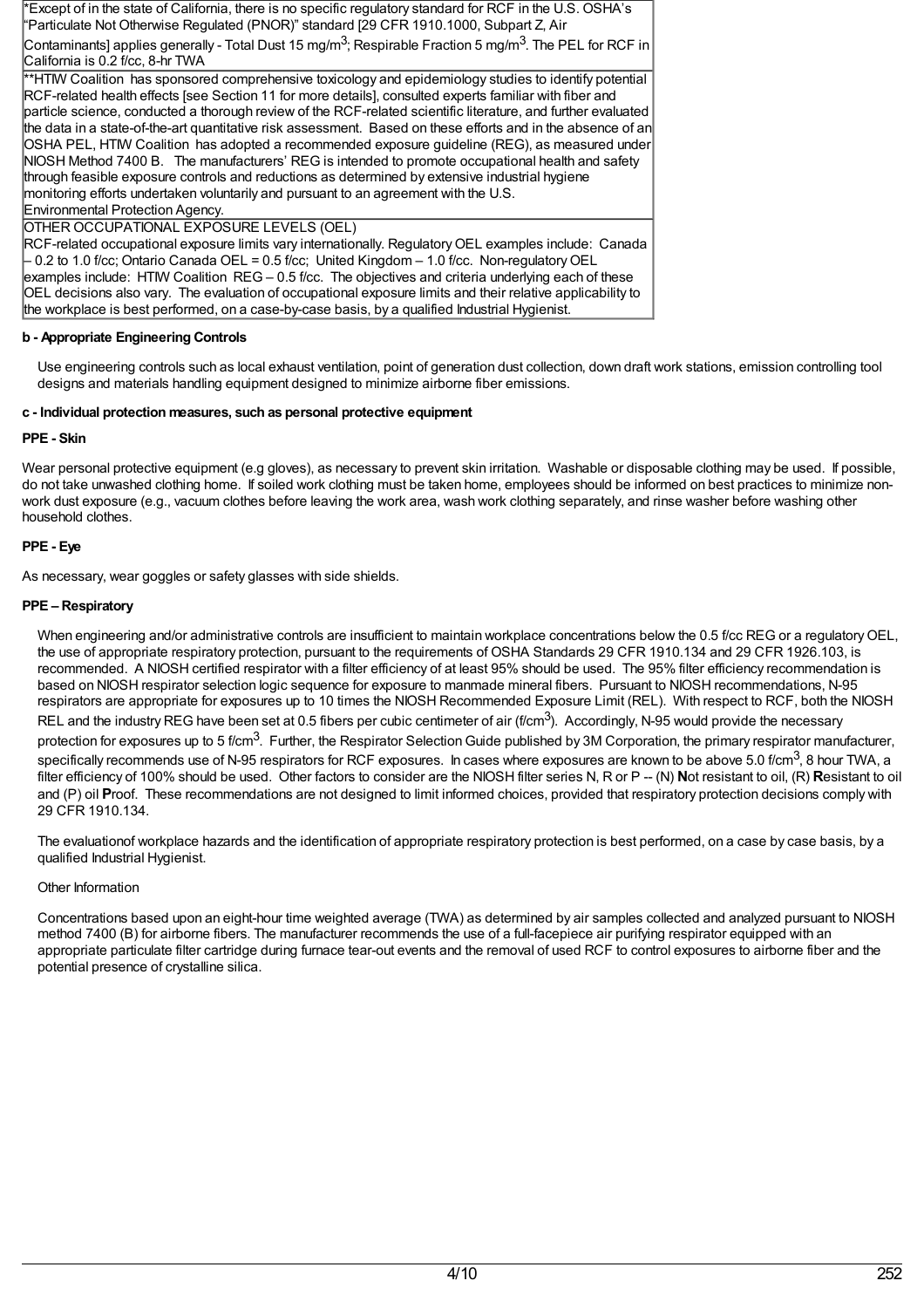## **9 - Physical and chemical properties**

| a - Appearance                                   | White, odorless, fibrous material |
|--------------------------------------------------|-----------------------------------|
| b -Odor                                          | Not applicable                    |
| c - Odor Threshold                               | Not applicable                    |
| e- pH                                            | Not applicable                    |
| d - Melting Point                                | 1760°C (3200°F)                   |
| f- Initial Boiling Point/Range                   | Not applicable                    |
| g- Flashpoint                                    | Not applicable                    |
| h - Evaporation Rate                             | Not applicable                    |
| i - Flammability                                 | Not applicable                    |
| j - Upper/Lower Flammability or Explosive Limits | Not applicable                    |
| k - VAPOR PRESSURE                               | Not applicable                    |
| <b>I-VAPOR DENSITY</b>                           | Not applicable                    |
| m - Solubility                                   | Not soluble in water              |
| n - Relative Density                             | $2.50 - 2.75$                     |
| o - Partition Coefficient: n-Octanol/water       | Not applicable                    |
| p - Auto-ignition temperature                    | Not applicable                    |
| g - Decomposition Temperature                    | Not applicable                    |
| r - Viscositv                                    | Not applicable                    |
|                                                  |                                   |

**10 - Stability and Reactivity**

# **a - Reactivity**

Stable under conditions of normal use.

### **b - Chemical Stability**

This is a stable material.

# **c - Possibilityof Hazardous Reaction**

Not applicable.

# **d - Conditions to Avoid**

Please refer to handling and storage advise in Section 7.

## **e - Incompatible Materials**

Not known

## **f - Hazardous decomposition products**

None

# **11 - Toxicological information**

# **a - TOXICOKINETICS, METABOLISM AND DISTRIBUTION**

Exposure is predominantly by inhalation or ingestion. Man-made vitreous fibers of a similar size to RCF have not been shown to migrate from the lung and/or gut and do not become located in other organs of the body.

## **b - Acute Toxicity**

## **c - Epidemiology**

In order to determine possible human health effects following RCF exposure, the University of Cincinnati has been conducting medical surveillance studies on RCF workers in the U.S.A; this epidemiological study has been ongoing for 25 years and medical surveillance of RCF workers continues. The Institute of Occupational Medicine (IOM) has conducted medical surveillance studies on RCF workers in European manufacturing facilities.

Pulmonary morbidity studies among production workers in the U.S.A. and Europe have demonstrated an absence of interstitial fibrosis. In the European study a reduction of lung capacity among smokers has been identified, however, based on the latest results from a longitudinal study of workers in the U.S.A. with over 17-year follow-up, there has been no accelerated rate of loss of lung function (McKay et al. 2011).

A statistically significant correlation between pleural plaques and cumulative RCF exposure was evidenced in the U.S.A. longitudinal study.

The U.S.A. mortality study showed no excess mortality related to all deaths, all cancer, or malignancies or diseases of the respiratory system including mesothelioma (LeMasters et al. 2003).

## **d - Toxicology**

*Acute toxicity: short term inhalation*

No data available: Short term tests have been undertaken to determine fiber (bio) solubility rather than toxicity; repeat dose inhalation tests have been undertaken to determine chronic toxicity and carcinogenicity.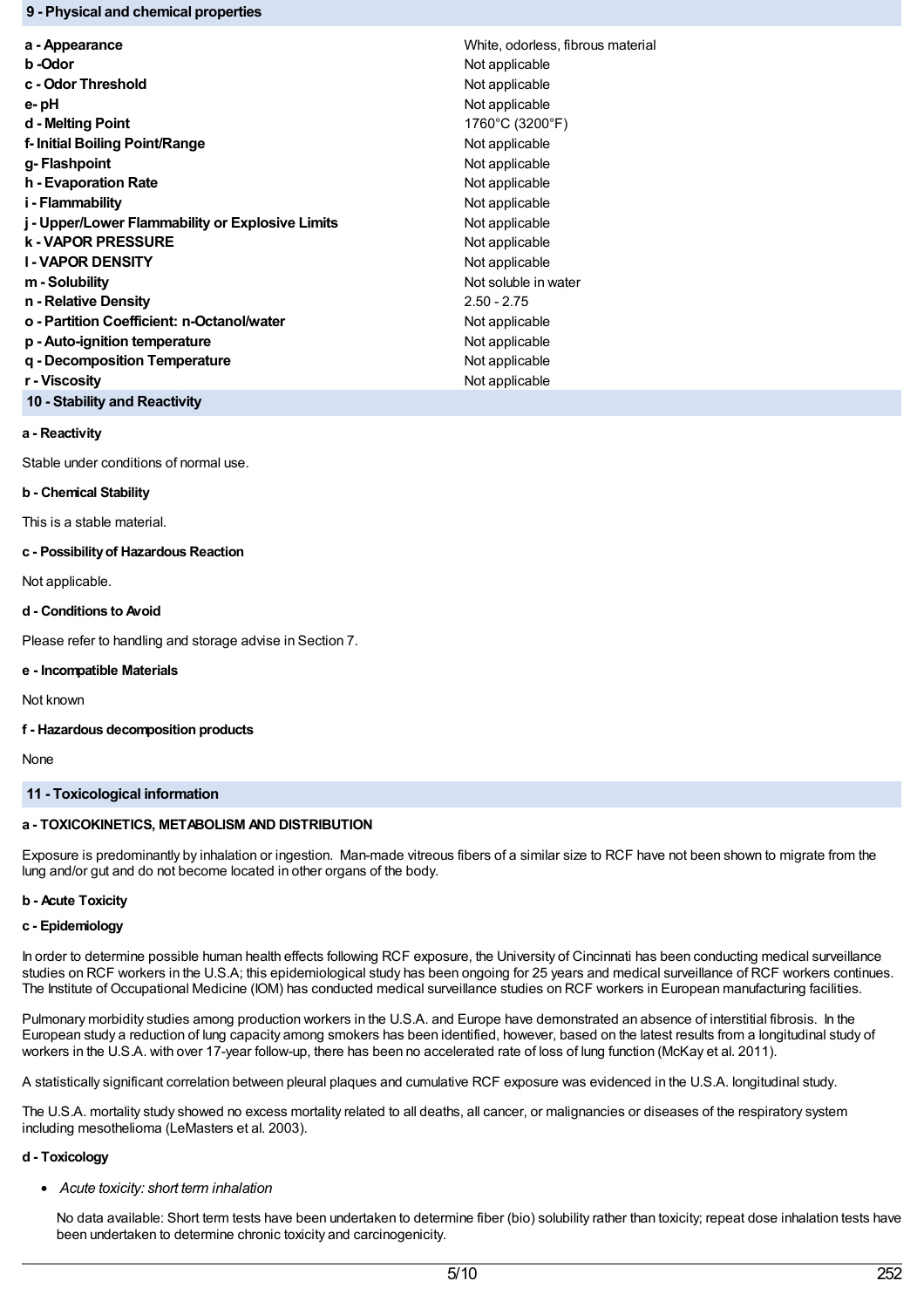*Acute toxicity: oral*

No dataavailable: Repeateddose studies have been carried out using gavage. No effect was found.

*Skin corrosion/irritation*

Not a chemical irritant according to test method OECD no. 404.

*Serious eye damage/irritation*

Not possible to obtain acute toxicity information due to the morphology and chemical inertness of the substance.

*Respiratory or skin sensitization*

No evidencefrom human epidemiological studies of any respiratory or skin sensitization potential.

G*erm cell mutagenicity/genotoxicity*

Method: In vitro micronucleus test

Species: Hamster (CHO)

Dose: 1-35 mg/ml

Routesof administration: In suspension

Results: Negative

*Carcinogenicity*

Method: Inhalation, multi-dose

Species: Rat

Dose: 3 mg/m $^3$ , 9 mg/m $^3$  and 16 mg/m $^3$ 

Routesof administration: Nose only inhalation

Results: Fibrosis just reached significant levels at 16 and 9 mg/m<sup>3</sup> but not at 3 mg/m<sup>3</sup>. None of the parenchymal tumor incidences were higher than the historical control values for this strain of animal.

Method: Inhalation, single dose

Species: Rat

Dose: 30 mg/m3

Routes of administration: Nose only inhalation

Results: Rats were exposed to a single concentration of 200 WHO fibers/ml specially prepared RCF for 24 months. High incidence of exposure-related pulmonary neoplasms (bronchoalveolar adenomas and carcinomas) was observed. A small number of mesotheliomas were observed in each of the fiber exposure groups (Mast et al 1995a).

Method: Inhalation, single dose

Species: Hamster

Dose: 30 mg/m3

Routes of administration: Nose only inhalation

Results: Hamsters were exposed to a single concentration of 260 WHO fibers/ml specially prepared RCF for 18 months and developed lung fibrosis, a significant number of pleural mesotheliomas (42/102) but no primary lung tumors (McConnell et al 1995).

Method: Inhalation, single dose

Species: Rat

Dose: RCF1: 130 F/ml and 50 mg/m3 (25% of non fibrous particles)

RCF1a: 125 F/ml and 26 mg/m3 (2% of non fibrous particles)

Routes of administration: Nose only inhalation

Results: Rats were exposed to RCF1 and RCF1a for 3 weeks. The objective of the study was to compare lung retention and biological effects of the original RCF1 compared to RCF1a. The main difference of these 2 samples was the non-fibrous particle content of respectively 25% versus 2%. The post treatment observation was 12 months. Alveolar clearance was barely retarded after RCF1A exposure. After RCF1 exposure, however, a severe retardation of clearance was observed. (Bellmann et al 2001).

After intraperitoneal injection of ceramic fibers into rats in three experiments (Smith et al 1987, Pott et al 1987, Davis et al 1984), mesotheliomas were found in the abdominal cavity in two studies, while the third report (Pott et al 1987) had incomplete histopathology. Only a few mesotheliomas were found in the abdominal cavity of hamsters after intraperitoneal injection in one experiment (Smith et al 1987).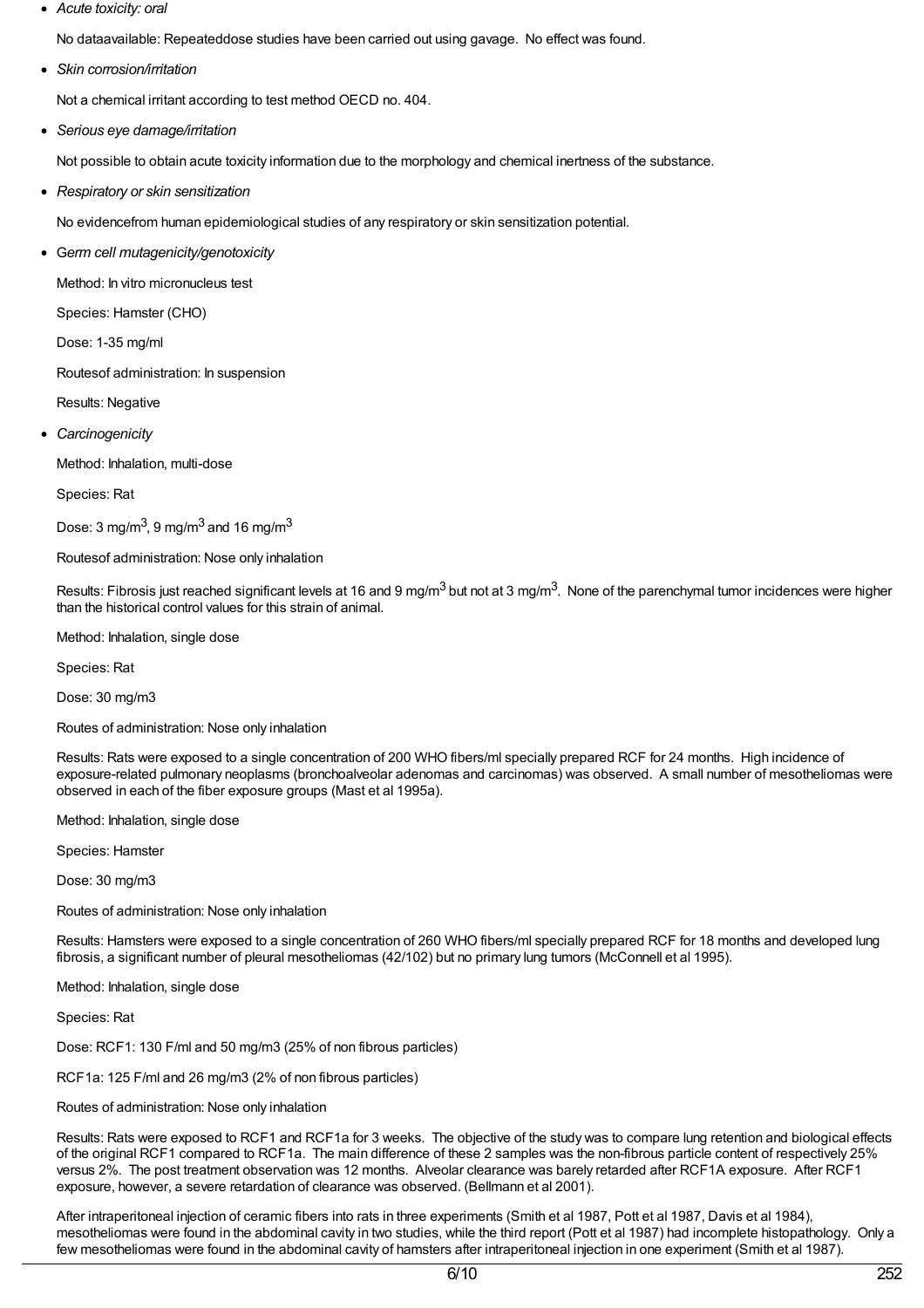However, the ceramic fibers tested were of relatively large diameter. When rats and hamsters were exposed via intraperitoneal injection, tumor incidence was related to fiber length and dose (Smith et al 1987, Pott et al 1987, Miller et al 1999, Pott et al 1989). (From SCOEL publication (EU Scientific Committee on Occupational Exposure Limits) SCOEL/SUM/165, September 2011).

*Reproductive toxicity*

Method: Gavage

Species: Rat

Dose: 250mg/kg/day

Routes of administration: Oral

Results: No effects were seen in anOECD 421 screening study. There are no reports of any reproductive toxic effects of mineral fibers. Exposure to these fibers is via inhalation and effects seen are in the lung. Clearance of fibers is via the gut and the feces, so exposure of the reproductive organs is extremely unlikely.

*STOT-Single exposure*

Notapplicable

*STOT-Repeated exposure*

Not applicable

*Aspiration hazard*

Not applicable

See the following review publications for a summary and discussion:

Interpretation of these animal experiments is complex and there is not complete agreement among scientists internationally. A summary of the evidence relating to RCF carcinogenicity in vivo can be found in SCOEL/SUM/165 and in Utell and Maxim 2010.

# Other information

Numerousstudies indicate the relevance of biopersistence as a determinant of toxic effects of fiber exposure. (Maxim et al 2006).

# **Irritant Properties**

Negative results have been obtained in animal studies (EU method B 4) for skin irritation. Inhalation exposures using the nose only route produce simultaneous heavy exposures to the eyes, but no reports of excess eye irritation exist. Animals exposed by inhalation similarly show no evidence of respiratory tract irritation.

Human data confirm that only mechanical irritation, resulting in itching, occurs in humans. Screening at manufacturers' plants in the UK has failed to show any human cases of skin conditions related to fiber exposure.

# **International Agency for Research on Cancer and National Toxicology Program**

IARC, in 1988, Monograph v.43 (and later reaffirmed in 2002, v.81), classified RCF as possibly carcinogenic to humans (group 2B). IARC evaluated the possible health effects of RCF as follows:

There is inadequate evidence in humans for the carcinogenicity of RCF. There is sufficient evidence in experimental animals for the carcinogenicity of RCF.The Annual Report on Carcinogens (latest edition), prepared by NTP, classified respirable RCF as "reasonably anticipated" to be a carcinogen). Not classified byOSHA.

## **12 - Ecological information**

# **a - Ecotoxicity(aquatic and terrestrial, where available)**

These products are not reported to have any ecotoxicity effects.

- **c - Bioaccumulative potential**
- No bioaccumulative potential.
- **d - Mobilityin soil**

No mobility in soil.

**e - Other adverse effects (such as hazardous to the ozone layer**

No adverse effects of this material on the environment are anticipated.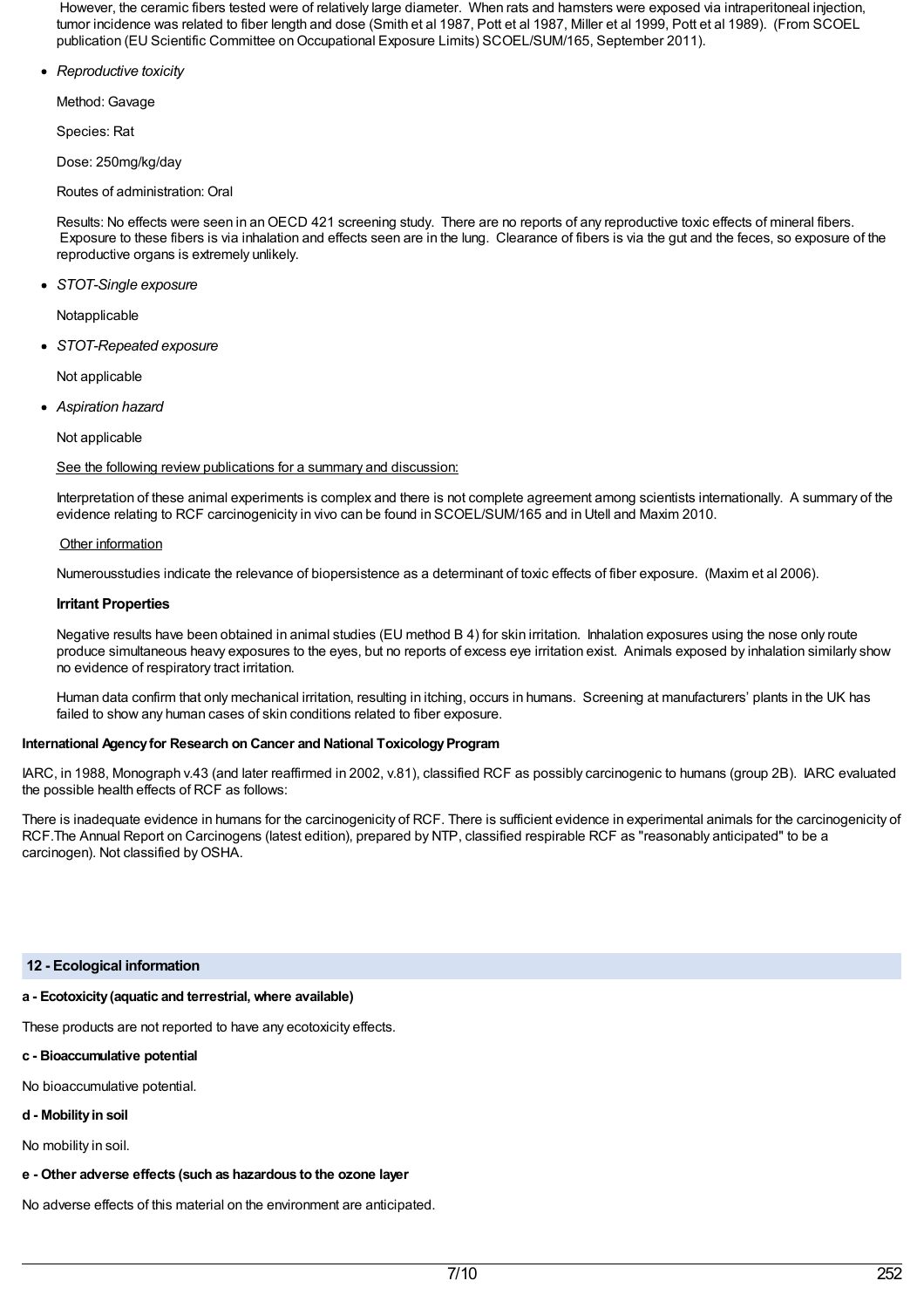# **13 - Disposal Considerations**

# **Waste Management and Disposal**

To prevent waste materials from becoming airborne during waste storage, transportation and disposal, a covered container or plastic bagging is recommended.

# **Additional information**

This product, as manufactured, is not classified as a listed or characteristic hazardous waste according to U. S. Federal regulations (40 CFR 261). Any processing, use, alteration or chemical additions to the product, as purchased, may alter the disposal requirements. Under U. S. Federal regulations, it is the waste generator's responsibility to properly characterize a waste material, to determine if it is a "hazardous" waste. Check local, regional, state or provincial regulations to identify all applicable disposal requirements.

# **14 - Transport information**

# **a - UN number.**

Hazard Class: Not Regulated United Nations (UN) Number: Not Applicable Labels: Not Applicable North America (NA) Number: Not Applicable Placards: Not Applicable Bill of Lading: Product Name

# **b - UN proper shipping name**

Not applicable.

**c - Transport hazard class(es)**

Not applicable.

**d - Packing group, if applicable**

Not applicable.

**e - Environmental hazards (e.g., Marine pollutant (Yes/No))**

No.

**f - Transport in bulk (according to Annex II of MARPOL 73/78 and the IBC Code)**

Not regulated.

g - Special precautions which a user needs to be aware of, or needs to comply with, in connection with transport or conveyance either within or **outside their premises**

Not applicable.

## **International**

INTERNATIONAL Canadian TDG Hazard Class & PIN: Not regulated Not classified as dangerous goods under ADR (road), RID (train), IATA (air) or IMDG (ship).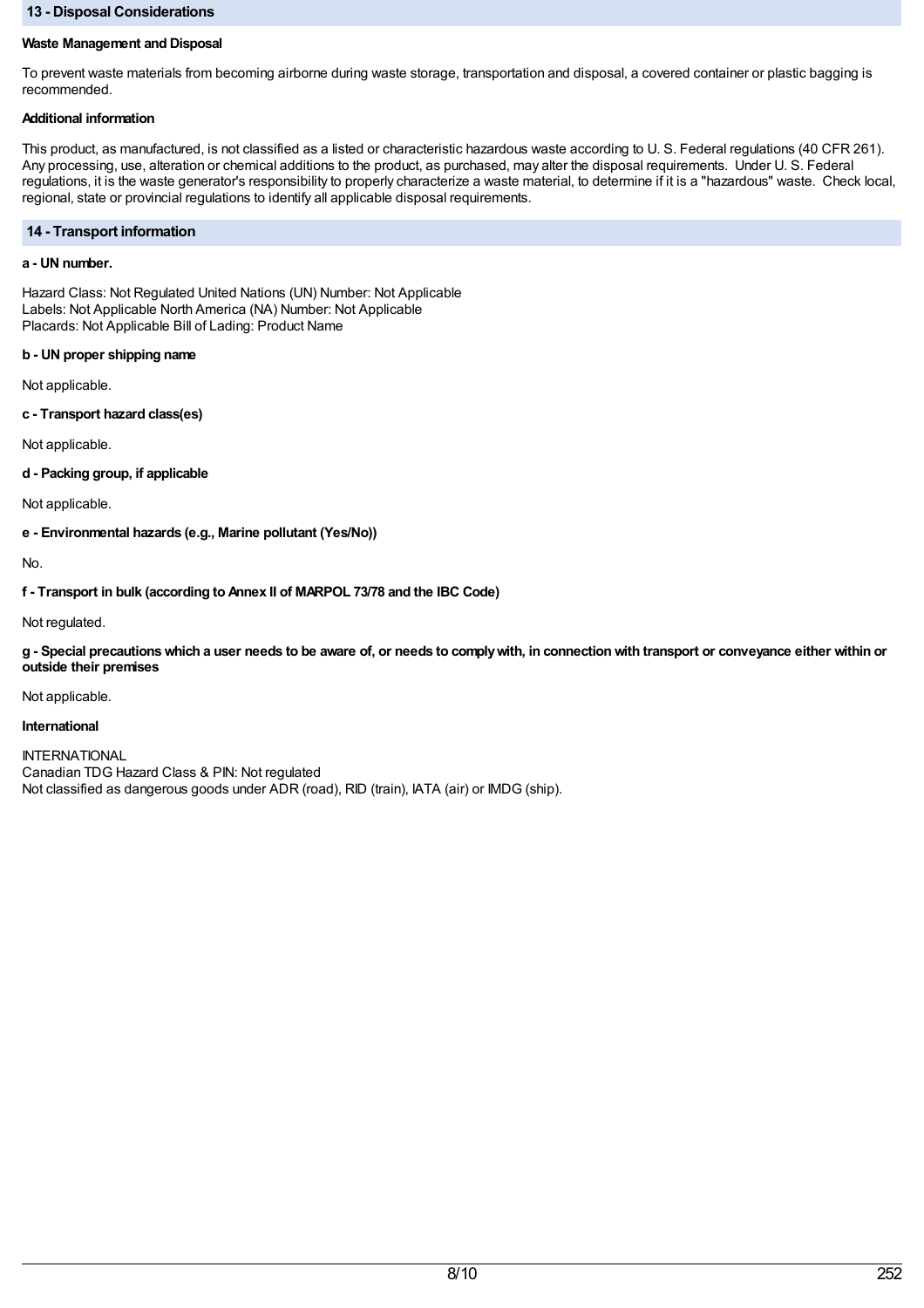# **15.1 - United States Regulations**

# **UNITED STATES REGULATIONS**

**EPA: Superfund Amendments and Reauthorization Act (SARA)** Title III- This product contains a chromium compound that is reportable under Section 313 (40 CFR 372). Sections 311 and 312 (40 CFR 370) apply (delayed hazard).

**Land Disposal Restriction -**Chromium compound is shown on Table CCWE-Constituent Concentrations in Waste Extract in EPA's Land Band Regulation 40 CFR 268. **Toxic Substances Control Act (TSCA)**– RCF has been assigned a CAS number; however, it is not required to be listed on the TSCA inventory.

**Comprehensive Environmental Response, Compensation and Liability Act**(**CERCLA)** and the **Clean Air Act (CAA)** - RCF contains fibers with an average diameter greater than one micron and thus is not considered a hazardous air pollutant.

**OSHA:** Comply with **Hazard Communication Standards** 29 CFR 1910.1200 and 29 CFR 1926.59 and the **Respiratory Protection Standards** 29 CFR 1910.134 and 29 CFR 1926.103.

**California**: Ceramic fibers (airborne particles of respirable size) is listed in **Proposition 65, The Safe Drinking Water and Toxic Enforcement Act of 1986** as a chemical known to the State of California to cause cancer.

**Other States**: RCF products are not known to be regulated by states other than California; however, state and local OSHA and EPA regulations may apply to these products. If in doubt, contact your localregulatory agency.

## **15.2 - International Regulations**

# **INTERNATIONAL REGULATIONS**

**Canada**:

**Canadian Workplace Hazardous Materials Information System(WHMIS)** - RCF is classified as Class D2A - Materials Causing Other Toxic Effects

**Canadian Environmental Protection Act (CEPA)**- All substances in this product are listed, as required, on the Domestic Substances List (DSL)

# **European Union**:

**European Directive 97/69/EC** classified RCF as a Category 2 carcinogen; that is it "should be regarded as if it is carcinogenic to man."